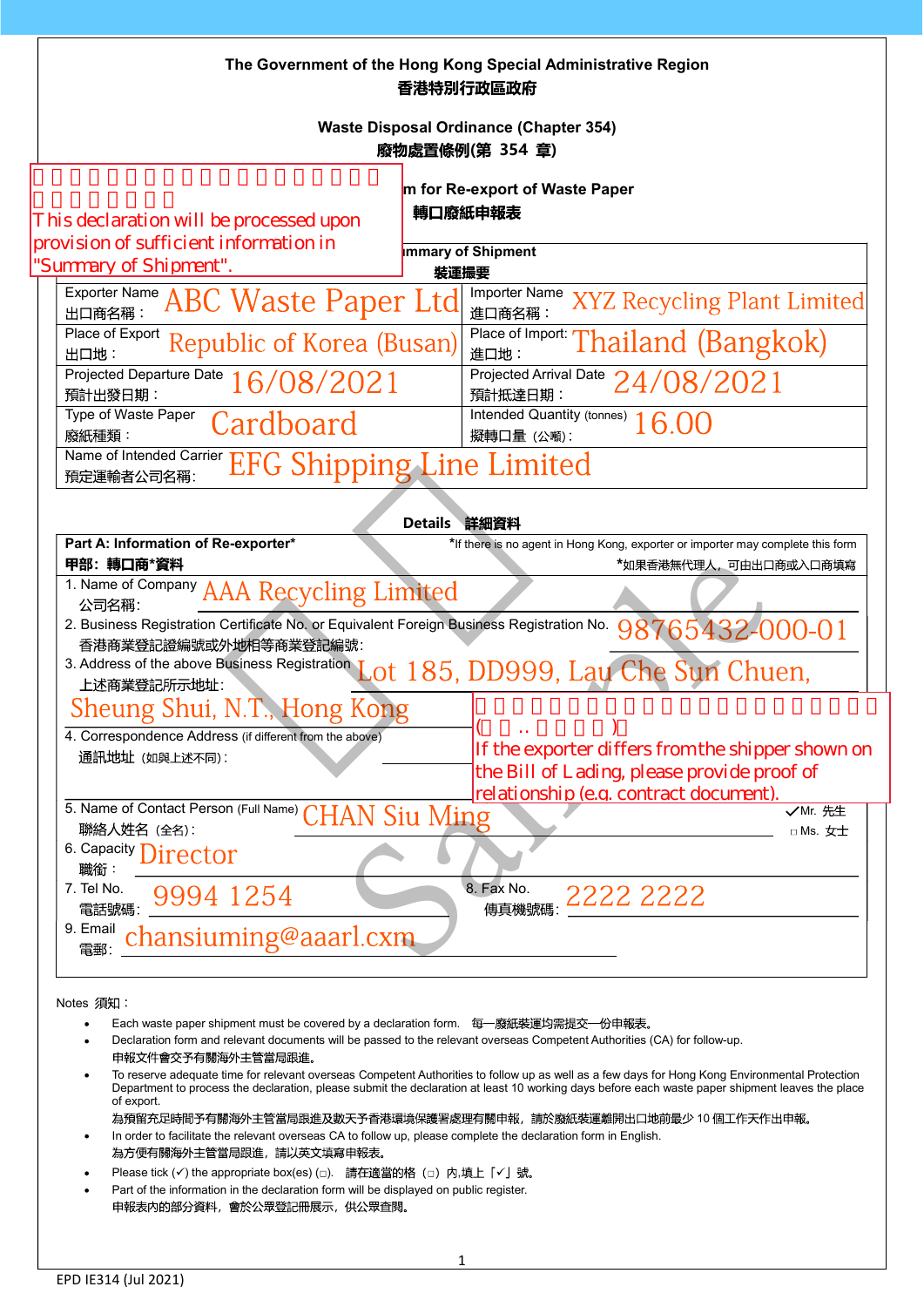| Part B: Information of Waste Paper Intended to be Re-exported<br>乙部: 擬轉口廢紙資料  |                                                                                                                                 |              |  |  |  |
|-------------------------------------------------------------------------------|---------------------------------------------------------------------------------------------------------------------------------|--------------|--|--|--|
| 10. Type of waste paper                                                       |                                                                                                                                 |              |  |  |  |
| 廢紙種類:                                                                         |                                                                                                                                 |              |  |  |  |
| Newspaper, Books and Magazines 報紙書刊<br>$\Box$                                 |                                                                                                                                 |              |  |  |  |
| Office Paper 辦公室用紙<br>$\Box$                                                  |                                                                                                                                 |              |  |  |  |
| Cardboard (Corrugated Fiberboard) 紙皮 (瓦通紙)<br>$\checkmark$                    |                                                                                                                                 |              |  |  |  |
| Others, please specify type<br>$\Box$                                         |                                                                                                                                 |              |  |  |  |
| 其他,請列明種類:                                                                     |                                                                                                                                 |              |  |  |  |
|                                                                               |                                                                                                                                 |              |  |  |  |
| 11. Intended Quantity (tonnes) 16.00                                          | 12. Place of Generation Republic of Korea                                                                                       |              |  |  |  |
| 擬轉口量 (公噸):                                                                    |                                                                                                                                 |              |  |  |  |
| 13. Waste Paper Generator(s) <sup>#</sup> ABC Waste Paper Ltd                 |                                                                                                                                 |              |  |  |  |
| 廢紙產生者#:                                                                       |                                                                                                                                 |              |  |  |  |
| 地址:                                                                           | 14. Address(es) G/F, 20, Sooging-ro, Nam-gu, Ulsan, 04532, Republic of Korea                                                    |              |  |  |  |
|                                                                               |                                                                                                                                 |              |  |  |  |
| #If there are more than 1 waste paper generator, please use separate page(s). |                                                                                                                                 |              |  |  |  |
| *如有多於 1 名廢紙產生者,請另加頁填寫。                                                        |                                                                                                                                 |              |  |  |  |
| 15. Purpose of Re-export                                                      |                                                                                                                                 |              |  |  |  |
| 轉口目的:<br>□ Reprocessing 再加工                                                   | ✔Recycling 循環再造<br>□ Recovery Operation 回收                                                                                      |              |  |  |  |
| □ Reuse 再使用                                                                   | □ Others (Please specify) 其他 (請列明) :<br>To be                                                                                   |              |  |  |  |
|                                                                               |                                                                                                                                 |              |  |  |  |
|                                                                               | supplemented                                                                                                                    |              |  |  |  |
| <b>Part C: Shipment Information</b>                                           | If Bill of Lading and Vessel No. can not be produced at the                                                                     |              |  |  |  |
| 丙部:貨運資料                                                                       | moment, please fill in "To be supplemented".                                                                                    |              |  |  |  |
| 16. Means of Transport                                                        | 17. Vessel/Flight/Vehicle No. 17<br>OYAGE V454                                                                                  |              |  |  |  |
| 運送方式: √ Sea 海運 □ Air 空運 □ Land 陸運                                             | 航運 / 航班 / 車輛編號:                                                                                                                 |              |  |  |  |
| 18. Bill of Lading or Equivalent Document (e.g. Booking Form) No.             | DSDW84845202                                                                                                                    |              |  |  |  |
| 船務提單或同等文件 (例如: 訂艙單) 編號:                                                       |                                                                                                                                 |              |  |  |  |
| 19. No. of Container (if applicable)<br>Unit                                  | 20. Size of Container (if applicable)                                                                                           |              |  |  |  |
| 貨櫃數目 (如適用):<br>個                                                              | 貨櫃尺寸 (如適用):                                                                                                                     |              |  |  |  |
| (Container no. to be provided on shipping document)                           | $\Box$ 20 ft<br>$\sqrt{40}$ ft<br>$\Box$ 40 HQ                                                                                  |              |  |  |  |
| (請在船務文件提供貨櫃編號)                                                                | □ Others 其他:                                                                                                                    |              |  |  |  |
| 21. Place of Export                                                           | (Country/Area (City)) Projected Departure Date                                                                                  |              |  |  |  |
| Republic of Korea (Busan)<br>出口地:                                             | 預計出發日期:<br>16/08/2021<br>(國家 / 地區 (城市))                                                                                         | (dd/mm/yyyy) |  |  |  |
| 22. First Transit                                                             | <b>Projected Arrival Date</b><br>(Country/Area (City))                                                                          |              |  |  |  |
| Hong Kong<br>途經地 (一):                                                         | 預計抵達日期:<br>19/08/2021<br>(國家/地區 (城市))                                                                                           | (dd/mm/yyyy) |  |  |  |
| 23. Second Transit                                                            | <b>Projected Arrival Date</b><br>(Country/Area (City)).                                                                         |              |  |  |  |
| 途經地 (二):                                                                      | 預計抵達日期:<br>(國家 / 地區 (城市))                                                                                                       | (dd/mm/yyyy) |  |  |  |
| 24. Third Transit                                                             | <b>Projected Arrival Date</b><br>(Country/Area (City))                                                                          |              |  |  |  |
| 途經地 (三):                                                                      | 預計抵達日期:<br>(國家/地區 (城市))                                                                                                         | (dd/mm/yyyy) |  |  |  |
|                                                                               | If there are more than 3 places of transit, please use separate page(s) to provide their locations and projected arrival dates. |              |  |  |  |
| 如多於3個轉口地,請另加頁填寫地點及預計抵達日期。<br>25. Place of Import                              | Projected Arrival Date                                                                                                          |              |  |  |  |
| Thailand (Bangkok)<br>進口地:                                                    | (Country/Area (City))<br>(國家 / 地區 (城市))<br>預計抵達日期:<br>24/08/2021                                                                |              |  |  |  |
|                                                                               |                                                                                                                                 | (dd/mm/yyyy) |  |  |  |
| Import Consent Obtained? 已獲得進口許可?                                             |                                                                                                                                 |              |  |  |  |
| $\Box$ No $\bar{\mathcal{B}}$<br>$\Box$ Yes 是                                 | ✓ Not Applicable 不適用                                                                                                            |              |  |  |  |
| 26. Name of Intended Carrier                                                  |                                                                                                                                 |              |  |  |  |
| 預定運輸者公司名稱:                                                                    | <b>EFG Shipping Line Limited</b>                                                                                                |              |  |  |  |
| 27. Name of Contact Person (Full Name)                                        |                                                                                                                                 | □ Mr. 先生     |  |  |  |
| 聯絡人姓名 (全名):                                                                   | <b>WONG Siu Mei</b>                                                                                                             | √Ms. 女士      |  |  |  |
| 28. Tel No.                                                                   | 29. Email                                                                                                                       |              |  |  |  |
| 2234 5678<br>電話號碼                                                             | amywong@efgshipping.cxm<br>電郵:                                                                                                  |              |  |  |  |
| If there are more than one carrier, please use separate page(s).              |                                                                                                                                 |              |  |  |  |
| 如有多於一名運輸者,請另加頁填寫。                                                             |                                                                                                                                 |              |  |  |  |
|                                                                               |                                                                                                                                 |              |  |  |  |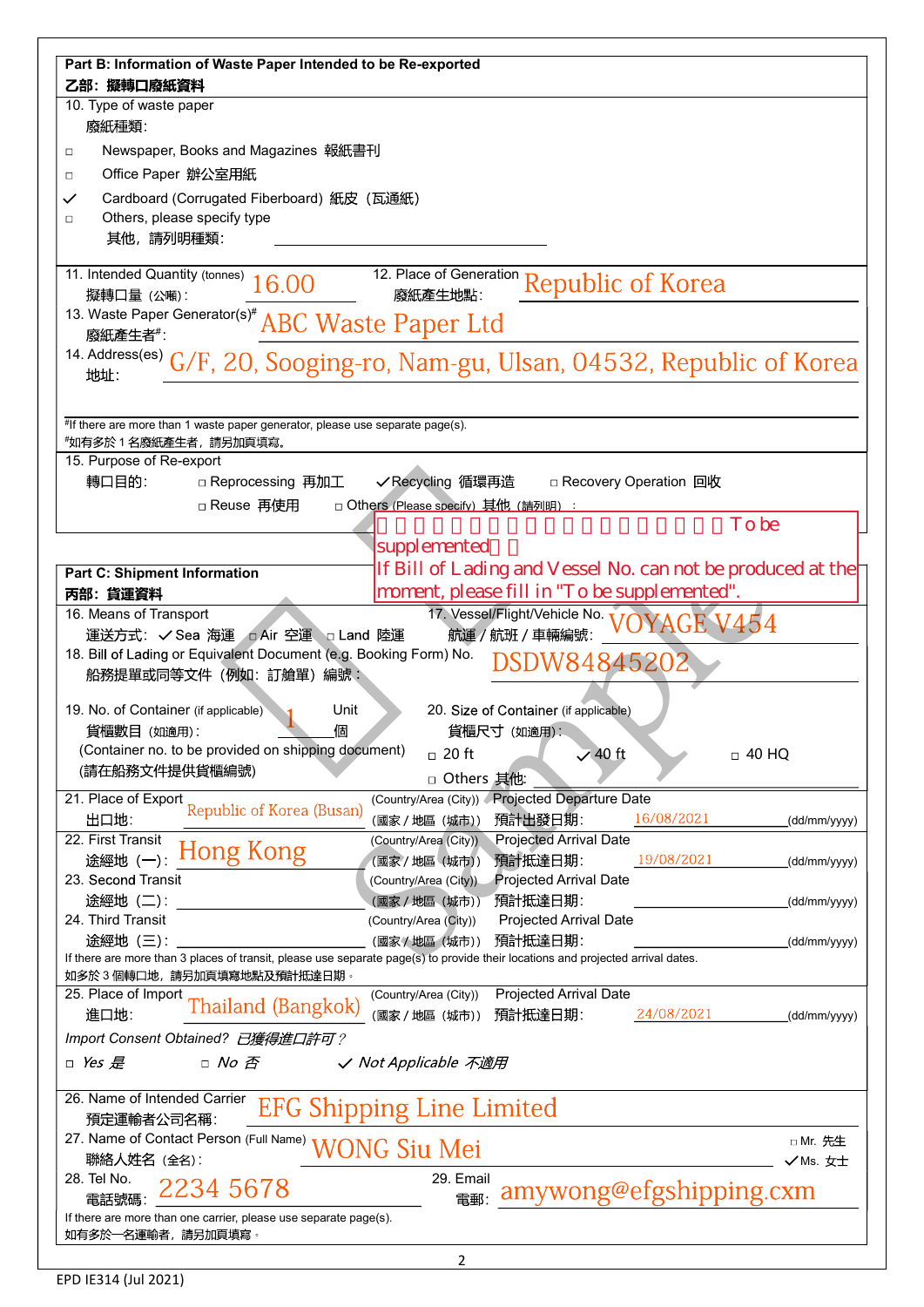| 30. Other Information (e.g. information about transfer operation at Public Cargo Working Area)<br>其他資料 (例:在公眾貨物裝卸區的移運操作資料):                                                                        |                                          |  |  |  |
|----------------------------------------------------------------------------------------------------------------------------------------------------------------------------------------------------|------------------------------------------|--|--|--|
| Bill of Lading, packing list and loading photos will be supplemented later.                                                                                                                        |                                          |  |  |  |
|                                                                                                                                                                                                    |                                          |  |  |  |
|                                                                                                                                                                                                    |                                          |  |  |  |
| If there is other supplementary information, please                                                                                                                                                |                                          |  |  |  |
| fill in this blank.                                                                                                                                                                                |                                          |  |  |  |
|                                                                                                                                                                                                    |                                          |  |  |  |
|                                                                                                                                                                                                    |                                          |  |  |  |
|                                                                                                                                                                                                    |                                          |  |  |  |
|                                                                                                                                                                                                    |                                          |  |  |  |
| Part D: Information of Recycling Facility at the Place of Import<br>丁部: 入口地循環再造設施資料                                                                                                                | Please fill in the company name of the   |  |  |  |
| 31. Name of Recycling Facility XYZ Recycling Plant Limited recycling plant).                                                                                                                       | recycling facility (i.e. the waste paper |  |  |  |
| 32. Facility Address                                                                                                                                                                               |                                          |  |  |  |
| G/F, Thung Khru, Bangkok 10140, Thailand<br>循環再造設施地址:                                                                                                                                              |                                          |  |  |  |
|                                                                                                                                                                                                    |                                          |  |  |  |
| 33. Waste Processing Technique<br>廢物處理技術:                                                                                                                                                          |                                          |  |  |  |
| □ Conversion into Pulp 轉化成紙漿                                                                                                                                                                       |                                          |  |  |  |
| ✔ Production of New Paper Products 製造新的紙製產品                                                                                                                                                        |                                          |  |  |  |
| □ De-inking 脫墨                                                                                                                                                                                     |                                          |  |  |  |
| □ Others (Please specify) 其他 (請列明) : ____                                                                                                                                                          |                                          |  |  |  |
| □ Uthers (Please Specify)<br>34. Treatment Capacity (tonnes per month)<br>5,000.00                                                                                                                 |                                          |  |  |  |
| 35. End Product                                                                                                                                                                                    |                                          |  |  |  |
| 成品<br>□ Pulp 紙漿<br><br>↓ Recycled Paper 再造紙<br>□ Others (Please specify) 其他 (請列明):<br>DXAIR DURIER OF LIFE AND CONTROL TO A CHIRAL 36. Outlet of End Product (e.g. the Mainland of China) Thailand |                                          |  |  |  |
| 成品出路 (例: 中國内地):                                                                                                                                                                                    |                                          |  |  |  |
|                                                                                                                                                                                                    |                                          |  |  |  |
|                                                                                                                                                                                                    |                                          |  |  |  |
|                                                                                                                                                                                                    |                                          |  |  |  |
|                                                                                                                                                                                                    |                                          |  |  |  |
|                                                                                                                                                                                                    |                                          |  |  |  |
|                                                                                                                                                                                                    |                                          |  |  |  |
|                                                                                                                                                                                                    |                                          |  |  |  |
|                                                                                                                                                                                                    |                                          |  |  |  |
|                                                                                                                                                                                                    |                                          |  |  |  |
|                                                                                                                                                                                                    |                                          |  |  |  |
|                                                                                                                                                                                                    |                                          |  |  |  |
|                                                                                                                                                                                                    |                                          |  |  |  |
|                                                                                                                                                                                                    |                                          |  |  |  |